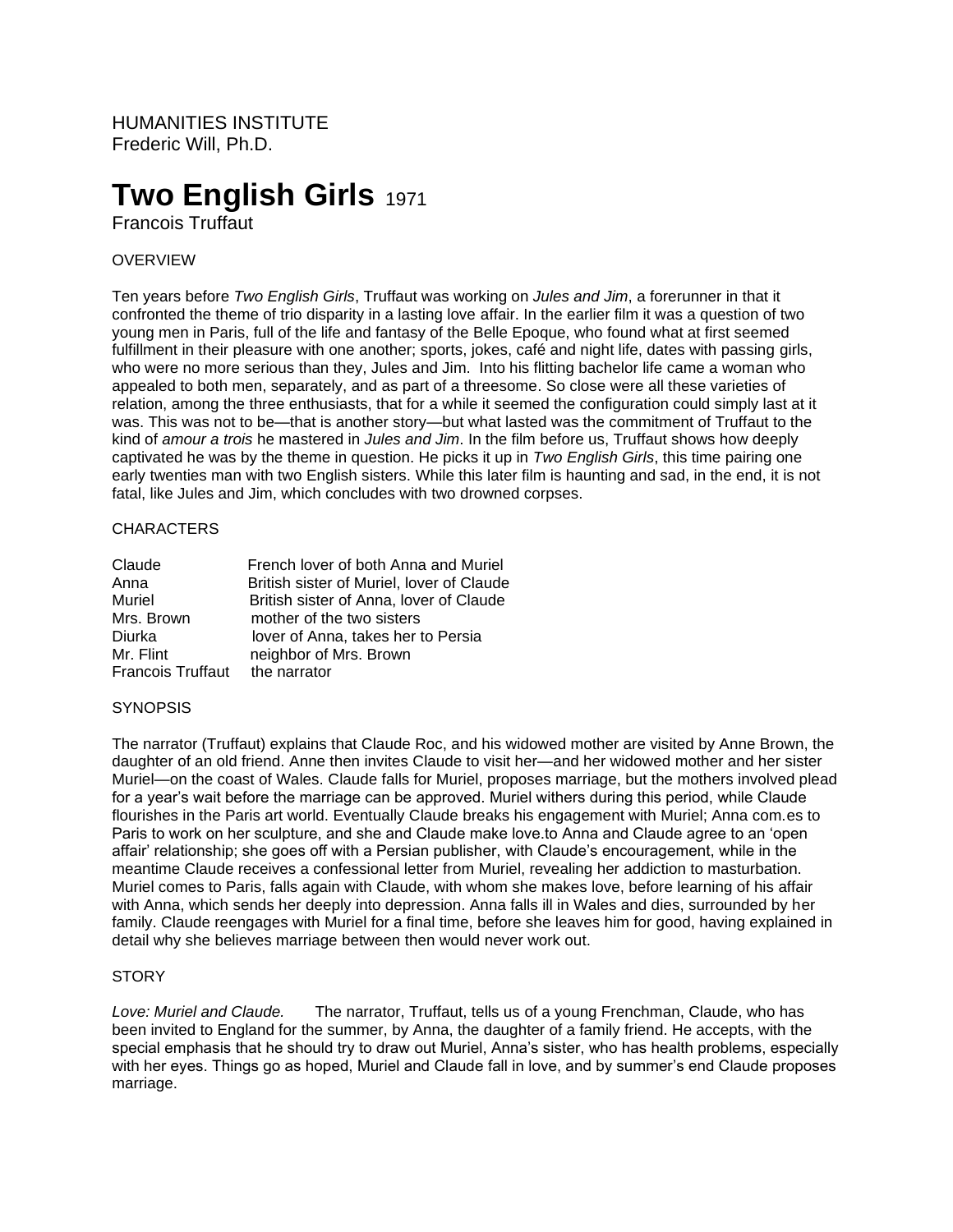*Cooling off.* Thanks to the scruples of the two mothers-in-law to be, the marriage is postponed for a year, during which the two young people will lead their own lives, remain incommunicado, and mature. Claude makes his way to the Parisian art scene, where he has various affairs, and before the end of the year breaks off the marriage. Muriel is devastated, sinks into depression.

*Anna and Claude; open affair.* Anna meanwhile has gone to Paris to pursue her own sculpture studies. There she falls in love with Claude, makes love to him, and in short order agrees to live with him in a state of 'open affair,' each giving the other freedom, while each is to think of the other as his/her central love interest. Claude ratifies Anna's desire to go away with a dashing Persian publisher.

*Muriel's Confession.* Muriel's sends Claude an extensive diary journal, in which she lets it all out, to him, about her own psychological issues—childhood addiction to masturbation, a childhood Lesbian affair.

*Muriel and Claude, Paris.* Shortly after, Muriel returns to Paris; she and Claude resume their love affair. But when Muriel learns, from Anna, that Anna and Claude have made love together, the blow to Muriel is overwhelming. She returns to Wales, crushed. Her sister, Anna, has by now married, and soon after dies. Muriel meets Claude again—for his sense of loss and failure has brought him back to Wales and they make love for a first and final time.

*Separate ways: Muriel and Claude*. In emotion laden language Muriel brings Claude to understand, that he is not the type to marry, and that they must leave each other. Claude becomes a successful author, but lives haunted with the dream of what might have been, had he and Muriel married and had children.

#### . **THEMES**

.

*Freedom* Anna and Claude, at her persuading, agree on an open relationship. She wants freedom to lead her own life, and Claude follows her lead. The same took place with the three lovers in *Jules and Jim who* accept that relationship.

*Transience* Life and the feelings that accompany it pass quickly. Claude is attracted alternately, and for brief periods of time, to each of the two English girls. The same rapid transience is seen in the interrelating emotions of the trio in *Jules and Jim*.

*Appearance* Much is not seen on the surface in this film. In the diary she sends to Claude, Muriel confesses her past sexuality. This tale is of foundational importance to Muriel's personality, but no one knows the story until she shares it with Claude.

*Passion*. The ingredients for intense physical passion await the tale to join them, and as it is there is partial fulfillment of desires. Satisfaction of physical desire, however, is not sufficient to bring lasting union to any of the three main players in this drama. Anna's main concern is Muriel, Muriel's main concern is Claude—but not the Claude before her, and Claude is just curious and hormonal, and not ready to carry his passion into maturity.

*Landscape* The Romantic landscapes of Wales build into the strong feelings of this haunting love story, which is so plainly destined for an unhappy conclusion. We are reminded of the splendid nature scapes that set off the efforts of 'society' to tame the *wild child*, in Truffaut's film of that name. Stark views of the sea, grey cobblestone farmhouses, and burnished wood interiors: these components compel us to pay utmost attention to the human landscape traversing them.

*Shock* There are alternations of peace, as in the landscape, with violent outbursts of feeling. The height of the intensity promised by the whole theme, of this film, plainly occurs when Muriel learns from Anna that Claude has not been faithful. Muriel explodes from this shock. Arguably she never recovers.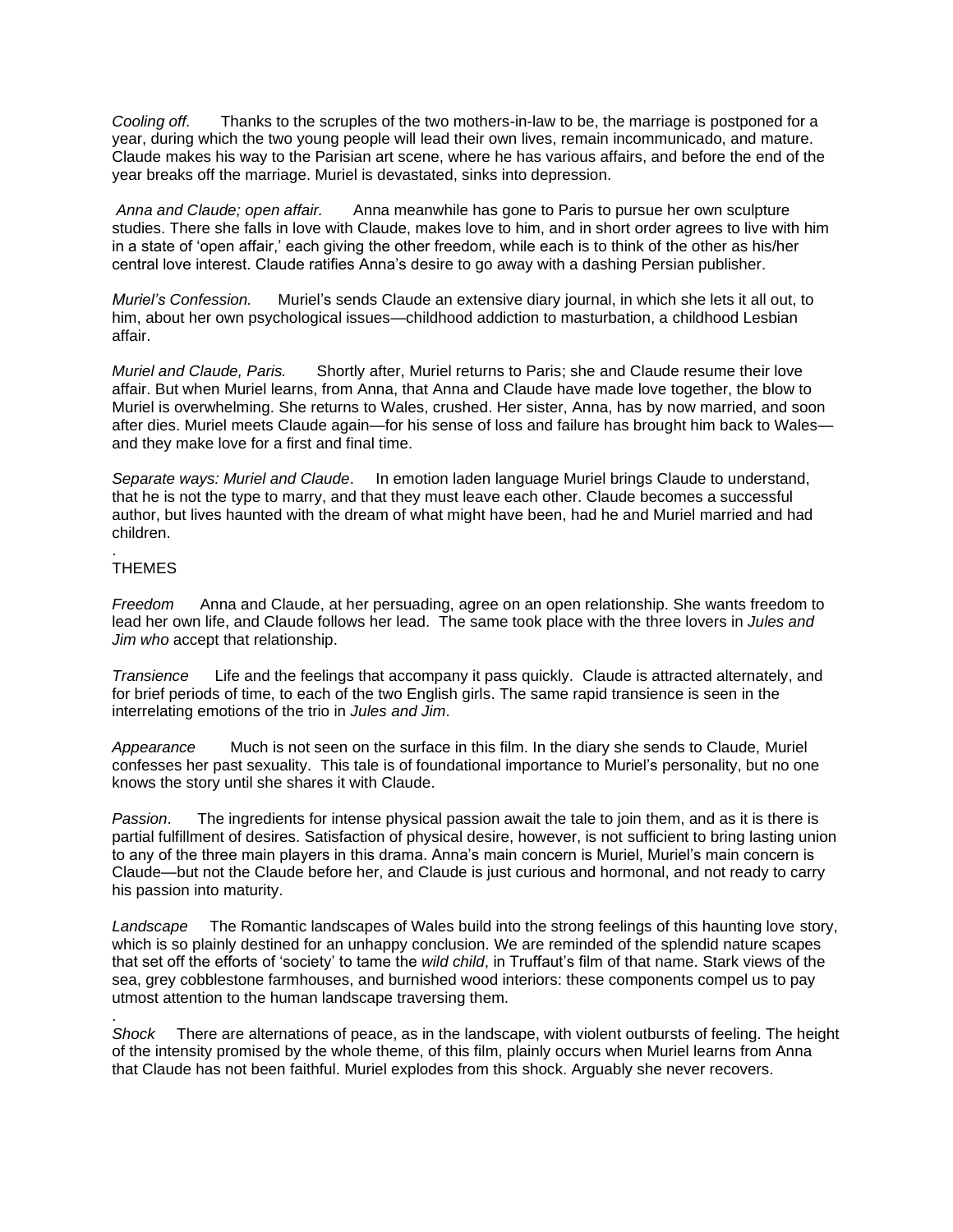*Seduction* It takes two for seduction, yes, but we might say that the truest example, in this film, is Claude's seduction of Anna in Paris. He has from the outset, in Wales, been drawn to Muriel—especially by her eye condition—but Anna is the more proactive and enticing of the two sisters, and brings a full court press out of Claude.

*Illness.* Muriel brings with her the atmosphere of illness. From the first sight of her we find her withdrawn, and preoccupied by eyesight issues. In the long confessional letter about her childhood, which she sends to Claude in Paris, she makes it clear that her childhood was embedded in unhealth, both of body and mind, and that her Lesbianism and masturbation had taken much vitality away from her.

*Fatality.* Sadness spreads like a cloak over this entire tale. The triangulation of the three lover-partners never enjoys the kind of group energy that infected the world of Jules and Jim, especially before the War drove obstacles between the two men. The *belle époque* ebullience, which brought Jules, Jim and Catharine together, running and playing in the streets and parks of Paris, was never to occur in the present tale, even in the placid days when Claude has first arrived in Wales.

#### CHARACTER ANALYSIS

**CLAUDE**Claude is a romantically susceptible man in his twenties, with a leaning toward the arts. When he receives a summer visit from Anna, a friend of his mother, he gladly accepts an invitation to spend the next summer in Wales, visiting Anna and her sister, Muriel, who as we learn has serious eye problems. Being romantically susceptible, Claude falls pretty quickly for Muriel—in fact proposes marriage. The marriage having been postponed for a year, to make sure that cool heads will predominate, Claude finds that he is no longer in love with Muriel—although he will later be drawn to her again—and he quite precipitously breaks off the engagement, with little attention to Muriel's feeling. In his subsequent affair with Anna, Muriel's sister, Claude finds himself in the weaker position. Anna opens up their affair, more or less forces Claude to accept her conditions. Claude, we see, is pretty cavalier when he is on top, as in the breaking of Muriel's heart, but more than compliant when another, like Anna, is calling the shots.

*Adolescent.* When we first meet Claude he is at home with his family, and has just fallen from a swing. His loving siblings surround him, cheer him up, laugh with him. We would say, a kid surrounded by a loving family, used to having his way, and a natural for the kind of torment and joy filled young loves which are soon to occupy his life.

*Indifferent*. After having broken off his engagement with Muriel, Claude shows no particular sign of regret. He is immersed in Paris art life, is not concerned with marriage at all, and easily forgets about Muriel, to whom, at the very end of the film, he will be begging for a second chance.

*Passive* In the Paris art world young Claude is a passive, intelligent twenty year old, without much sense of how to master his life. We remember him in his childhood home, spoiled by siblings, comfortable in a highly civilized natural setting.

*Reluctant.* In Paris, after their love making, Anna and Claude are faced with defining their relationship. Anna prevails, with her then rather trendy idea of an open engagement, which will leave each partner free, but preserve the special relation between the two primary lovers. Claude reluctantly agrees to let her lead the way.

**Parallels** Claude, and Goethe's Werther, have a lot in common, though their stories are different. Werther is a spoiled middle class romantic, susceptible (like Claude) to adventurous sceneries, unfamiliar life styles, and women both drawn to him and independent, or out of reach. Werther, in other words, is a natural for romantic suffering, and must endure all the expected hardships. Lotte is elder, more sophisticated than he, and already engaged into the firmly fixed class marriage expectations that lie ahead of her. For Claude, too, the enticement of the female other is set to cause pain. Muriel and Anna are relatively free, as marketable young ladies, but each has her own sharply etched personality, which must be negotiated. The fact is that Claude, like Werther, is not mature enough to convince his beloved